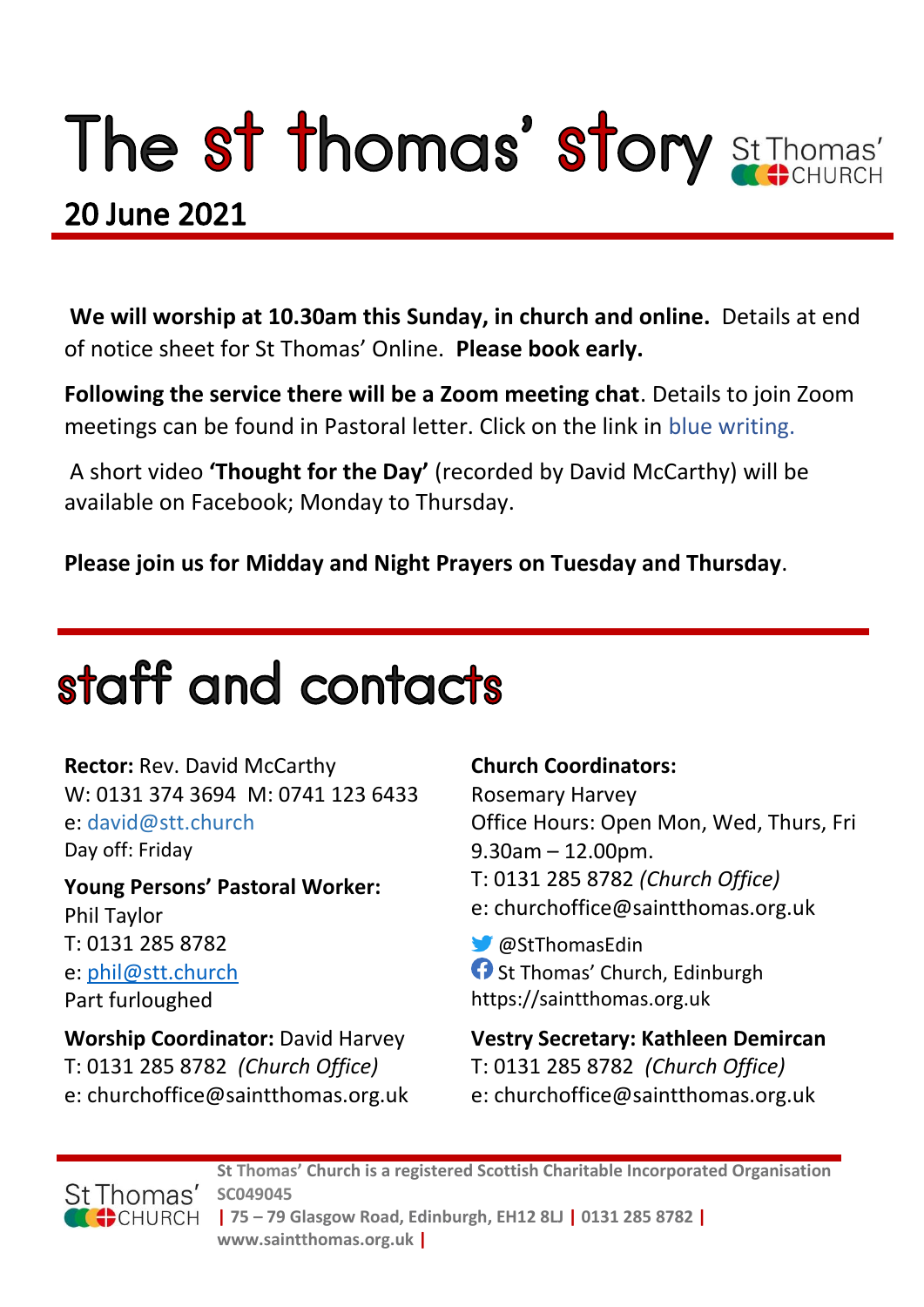**St Thomas' office will be open on Monday, Wednesday, Thursday and Friday morning, 9.30am to 12.00pm.** Please book for in-person at services as early as possible. We can only take bookings two weeks ahead.

**WHATSAPP PRAYER GROUP:** This is an invitation to all of the St Thomas' family to join a new Whatsapp Prayer Group. This will run alongside the rest of the Prayer Ministry and will be primarily for quick prayer requests for friends and family.

It is not the intention that there will be a lot of 'chat' or messaging within the group. Anyone wishing to respond to any prayer request will be encouraged to respond directly to the individual concerned.

The group's administrators will be Linda Henderson and Anne Grant. For more information, please contact either of us. If you would like to be part of this group please let Linda know, on 07891 059233.

If you would prefer to have prayer ministry by Zoom or Skype, or by phone, please contact the ministry team on [sttsprayer@gmail.com](mailto:sttsprayer@gmail.com) you can also contact us on this email if you would simply like the ministry team to pray about something; for instance, if someone in your family is ill.

#### **Coming Out of Lockdown – Legal Requirements**

Since Easter, it has been great to gather for worship together on Sundays.

However, we remain under some difficult restrictions –

- We are limited in how many can be present in our building
- We must maintain social distancing of 2m
- We must ensure that surfaces are regularly sanitised
- Congregational singing is not permitted
- The law says we must require people to wear masks

We remain hopeful that as we go through summer, some or all of these restrictions will be lifted. For now, they remain law and we must follow them, or risk intervention by the authorities. If we had an outbreak focussed on St T's, we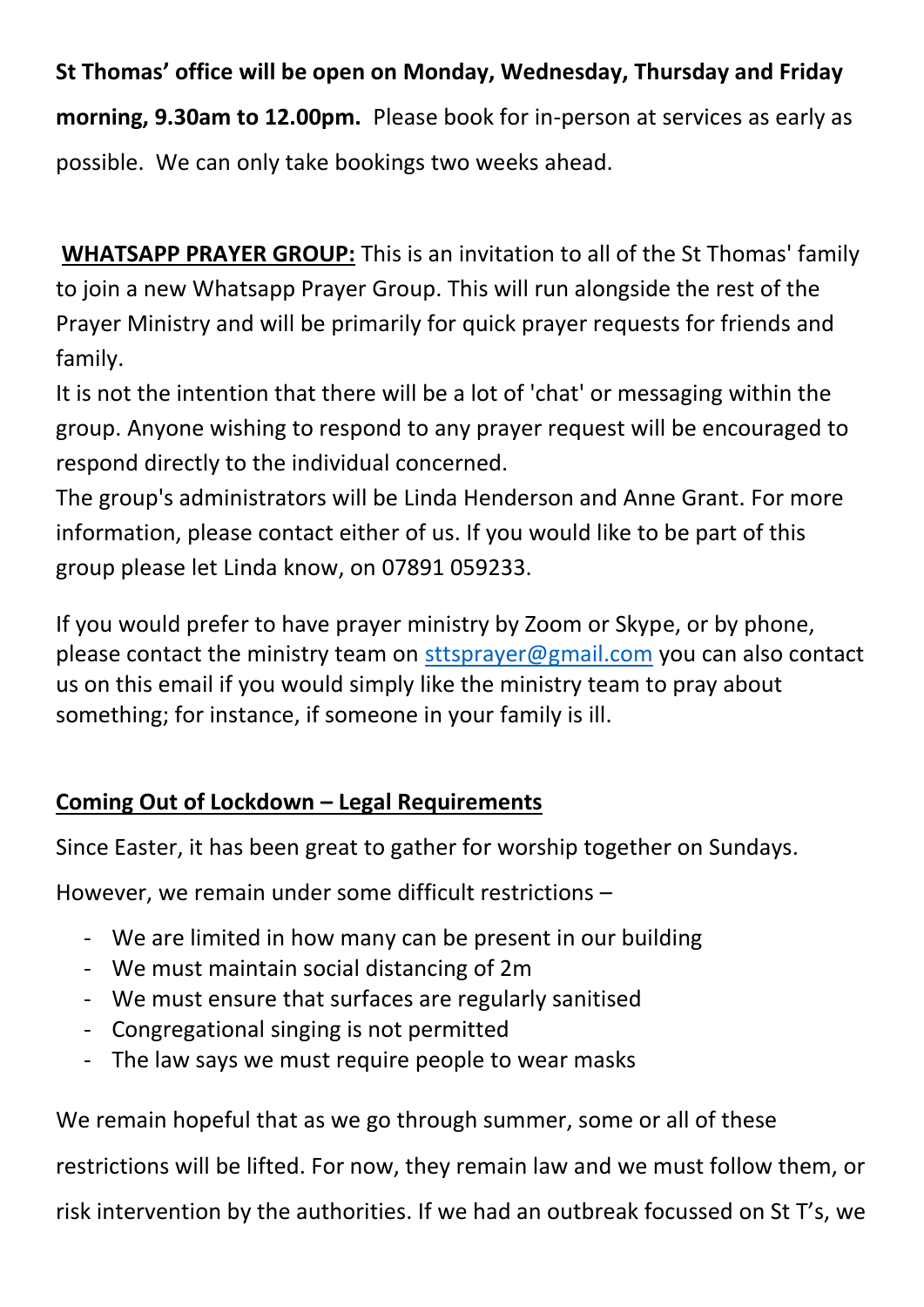would run the risk of our in-person worship being stopped. It is therefore essential that we abide by the regulations as best we can, believing that they will help keep everyone safe and confident to worship with us.

A few weeks ago, a visitor to the congregation wore a lanyard indicating that they were exempt from wearing a mask. That was a helpful indicator and put others at ease, so we ask that those who can't wear masks do the same. It helps others who worry about this and means that awkward questions are avoided! Please go to<http://exempt.scot/> to find out more.

**St Thomas' World Concern:** If you have a member log-in for the St Thomas' Church website, you will now be able to find monthly prayer updates from our mission partners and other mission and international news for prayer. Click on "updates" on the World Concern menu. If you don't have a log-in and would like one, please contact the office.

**Volunteers:** While we recognise that many among us need not to be too tied to volunteering duties, we should also be aware that will make restarting some of our ministries before the summer quite tricky. One example is the 'F.A.S.T. Club' which was piloted at Christmas time. It might be that we need to take our time to focus on putting together a strong programme and team for an August holiday club, which might then serve as a launch pad for the F.A.S.T. Club. I encourage you to prayerfully consider through the summer how to re-engage, how to serve, and how to give of your time. Many of us have had a year off serving at St Ts'. Once we have enjoyed the returning freedoms, we will all need to work together to help rebuild our fellowship, perhaps in new ways.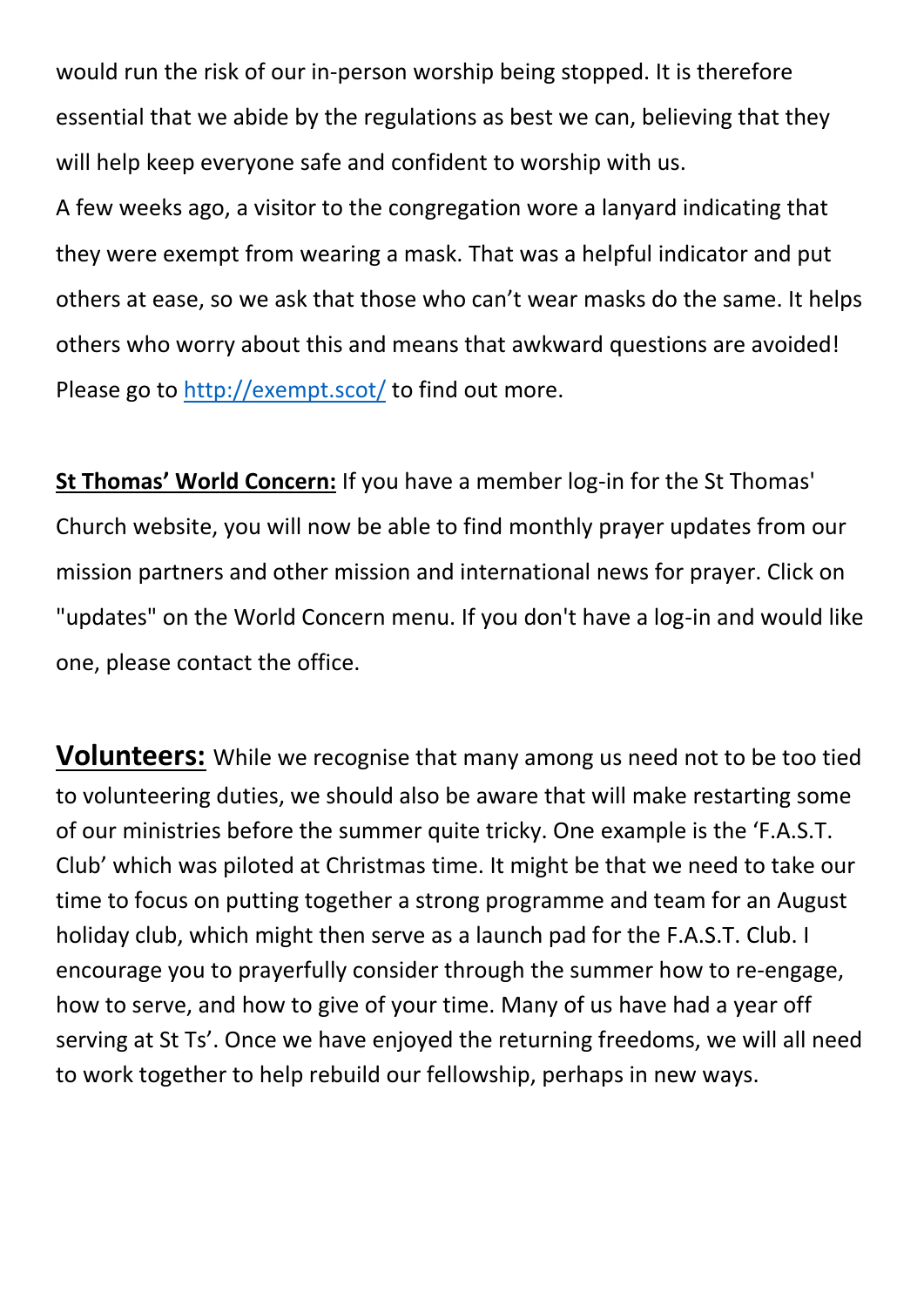### **St Thomas' Church Online Sunday 20 June 2021 to Sunday 27 June 2021**

#### **You must let the office know if you'd like to be present for any of our in-**

**person services**. This will assist with track and trace should it become necessary.

Our service at 10.30am will continue to be streamed online for those who

cannot join us in person.

Please note that all 'Zoom' meetings now require participants to enter a passcode. This feature has been added to boost the security and safety of those taking part.

Sunday worship and some other events are available online at: <https://www.facebook.com/stthomasedin> <https://www.youtube.com/channel/UC1r0Eq3PqBmxioDssYXCbGQ> <https://www.twitter.com/StThomasEdin>

#### **Sunday 20 June**

**@ 10.30am Online Worship Post Worship Chat** "Zoom" meeting details in Pastoral letter. **@ 6.30pm Zoom Prayer gathering, details in Pastoral letter.**

#### **Monday 21 June**

#### **@ 4pm 'Rooted' Bible Study**

"Zoom" meeting details in Pastoral letter or contact Kerstin Prill.

#### **Tuesday 22 June**

#### **@ 12pm - Midday Prayer (Facebook)**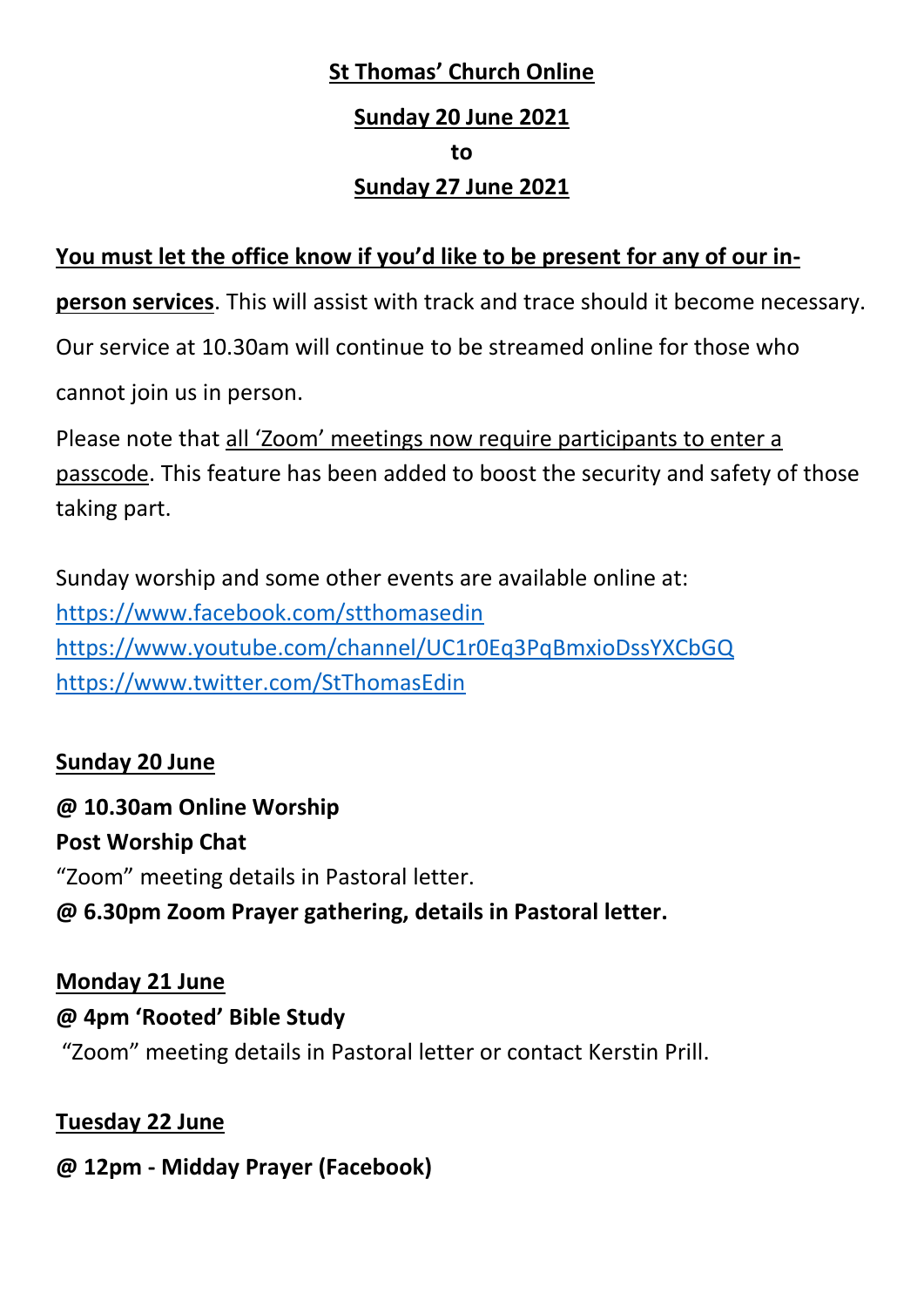#### **Wednesday 23 June**

**@ 4pm – 'Rooted' Bible Study** "Zoom" meeting details in Pastoral letter or contact Kerstin Prill.

**Thursday 24 June @ 10am-11am - 'Zoom' Coffee Online** "Zoom" meeting details in Pastoral letter. **@ 9.30pm – Night Prayer (Facebook)**

**Sunday 27 June @ 10.30am Online Worship Post-Worship Chat**  "Zoom" meeting details in Pastoral letter. **@ 6.30pm Zoom prayer gathering**, **details in Pastoral letter.**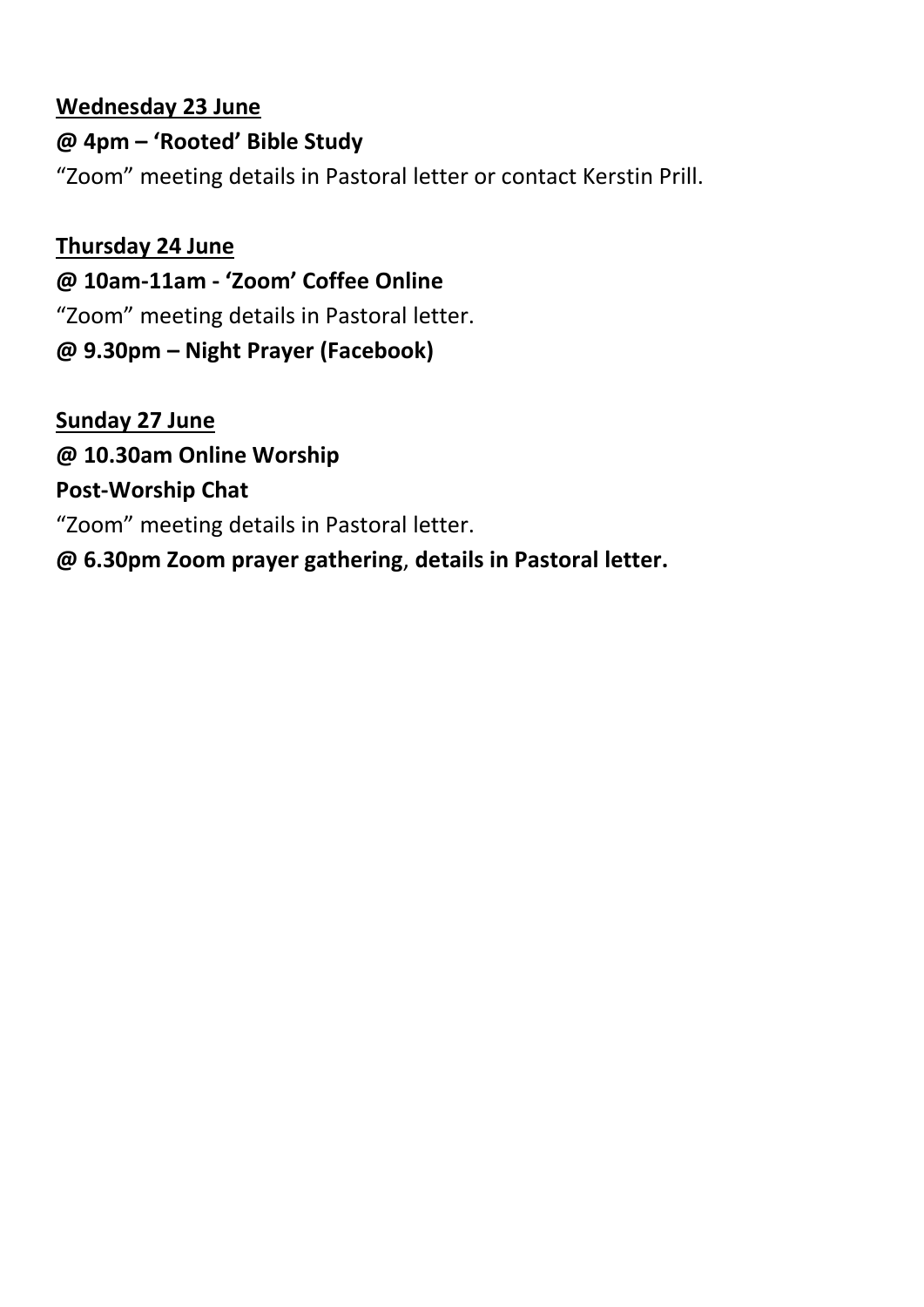# for our prayer

Give thanks for the **F@ST Club** for children on Friday afternoon this week. Pray for Phil Taylor and the team as they prepare, for a growth in numbers, continued resourcing, and much enthusiasm!

Pray for **Rob Hyder** and **Delia** as Rob recovers from surgery – for healing, grace, and strength.

For **Helen Eberstein** – for continuing recovery.

Pray for **the people of St Silas', Glasgow** following the death of Esther Brown, a retired missionary and senior member. A 30-year-old man has now been charged with rape, murder, and robbery. Pray for the clergy as they listen to and pray with the many people in the church and locally who are grieving and pray for the Lord's love and peace to be proclaimed. The council are being helpful as an outdoor service for the community to grieve is being planned. Pray that the Gospel will be proclaimed.

Pray for **Angela Benzies' mother,** who is in hospital in Belfast and for Angela as she offers care and support to the family.

For **David Harvey**, who continues to suffer from a very painful damaged shoulder – for healing and patience.

**Cath Murray:** Her new address is Windsor House, Victoria Manor, 63 Albert Street, Leith, EH7 5LW. Let's continue to remember Cathy in prayer.

Pray for all **those who have been scammed by fraudsters** – a pensioner friend of mine had this happen to him a few weeks ago and has lost tens of thousands of pounds. Pray for thorough investigation and restoration of that which has been lost.